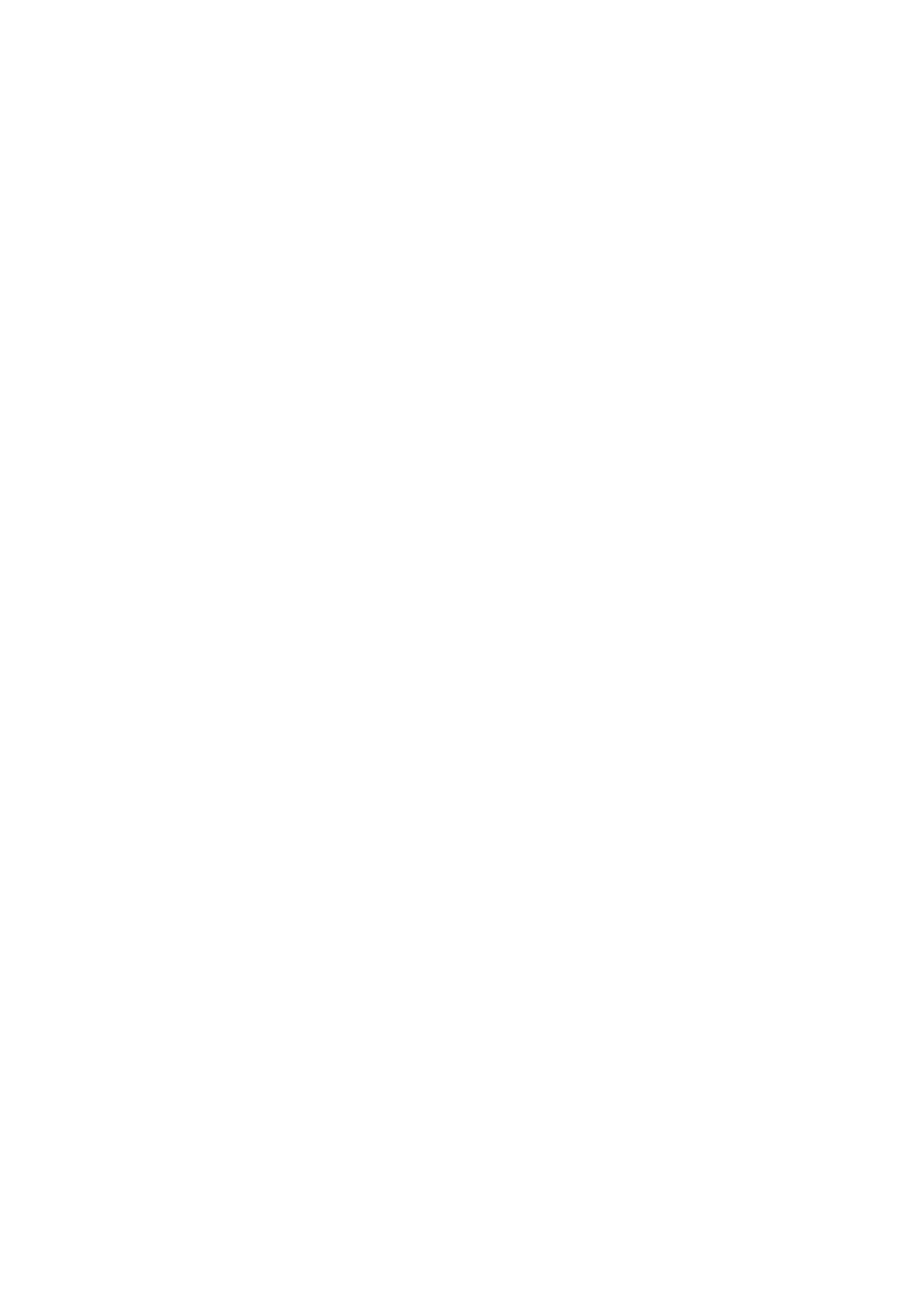

Australian Capital Territory

# **Road Transport (Third-Party Insurance) Regulations Amendment**

#### **Subordinate Law 2001 No 13**

made under the

*Road Transport (General) Act 1999* 

#### **1 Commencement**

These regulations commence on the day they are notified in the Gazette.

#### **2 Regulations amended**

These regulations amend the *Road Transport (Third-Party Insurance) Regulations* 2000.

#### **3 Regulation 11A**

*omit*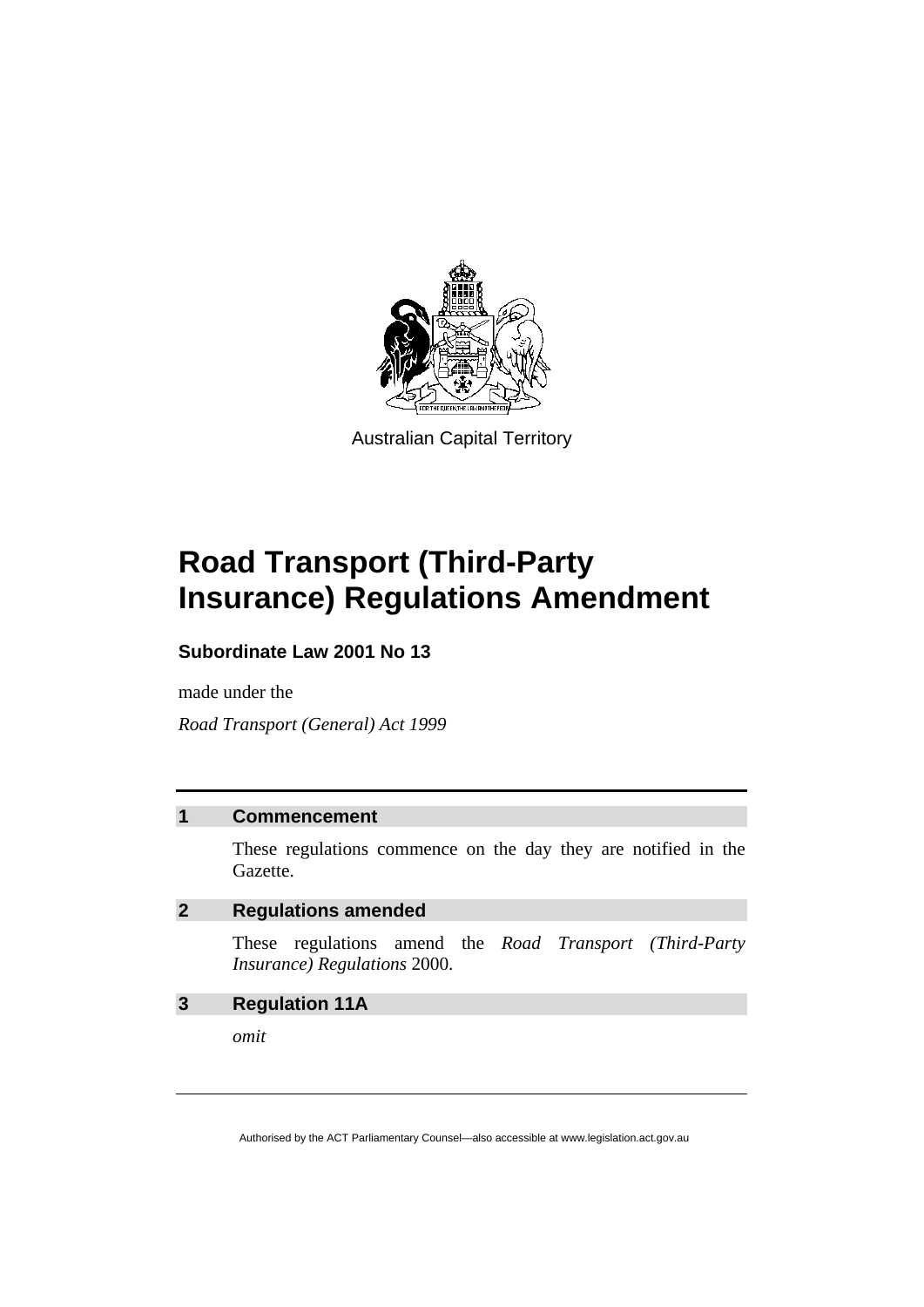Regulation 4

## **4 Regulation 12**  *omit*  larger *substitute*  higher **5 New regulation 14**

*insert* 

### **14 Policies beginning before 1 July 2001**

- (1) Schedule 1, as in force immediately before the commencement of this regulation, continues to apply to a third-party policy that is expressed to begin before 1 July 2001.
- (2) This regulation expires on 1 July 2001.

#### **6 Schedule 1**

*substitute the following schedule* 

2001 No 13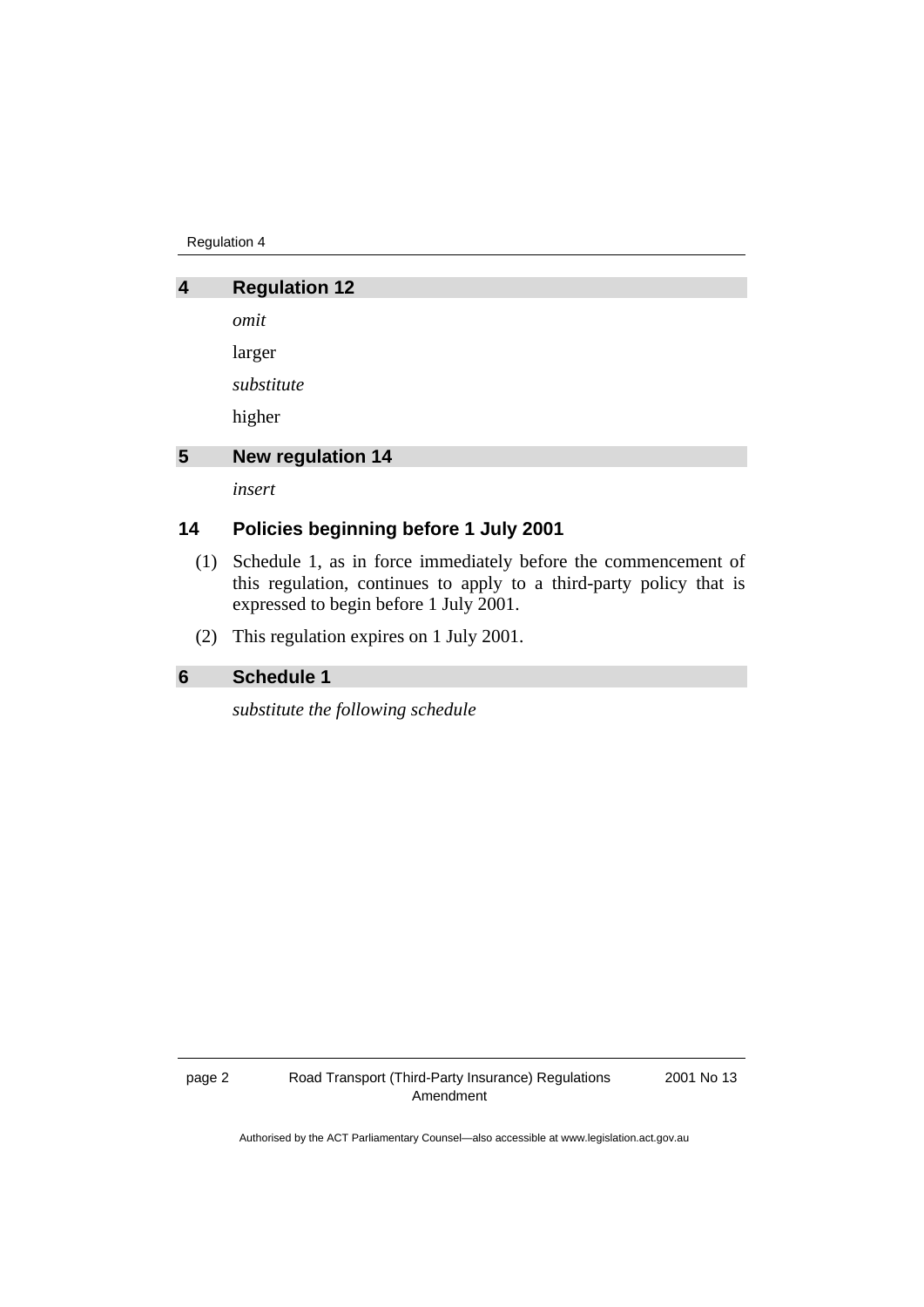Classification of vehicles and maximum rates for premiums **Schedule 1**

## **Schedule 1 Classification of vehicles and maximum rates for premiums**

(see reg 10 and reg 11)

| column 1<br>item | column 2<br>premium<br>classification | column 3<br>classification definition                                                                                                 | column 4<br>case (if relevant)                                                      | column 5<br>maximum<br>$premium (\$)$ |
|------------------|---------------------------------------|---------------------------------------------------------------------------------------------------------------------------------------|-------------------------------------------------------------------------------------|---------------------------------------|
|                  | ambulance                             | motor vehicle built to transport sick or injured<br>people                                                                            |                                                                                     | 530.70                                |
|                  | breakdown vehicle                     | motor vehicle used mainly to tow<br>broken-down vehicles                                                                              |                                                                                     | 341.85                                |
|                  | bus or tourist<br>vehicle             | motor vehicle (other than a taxi, restricted<br>taxi, private hire car or restricted hire vehicle)<br>used to carry paying passengers | if the vehicle has seating for<br>not more than 16 adults<br>(including the driver) | 644.00                                |

2001 No 13 Road Transport (Third-Party Insurance) Regulations Amendment page 3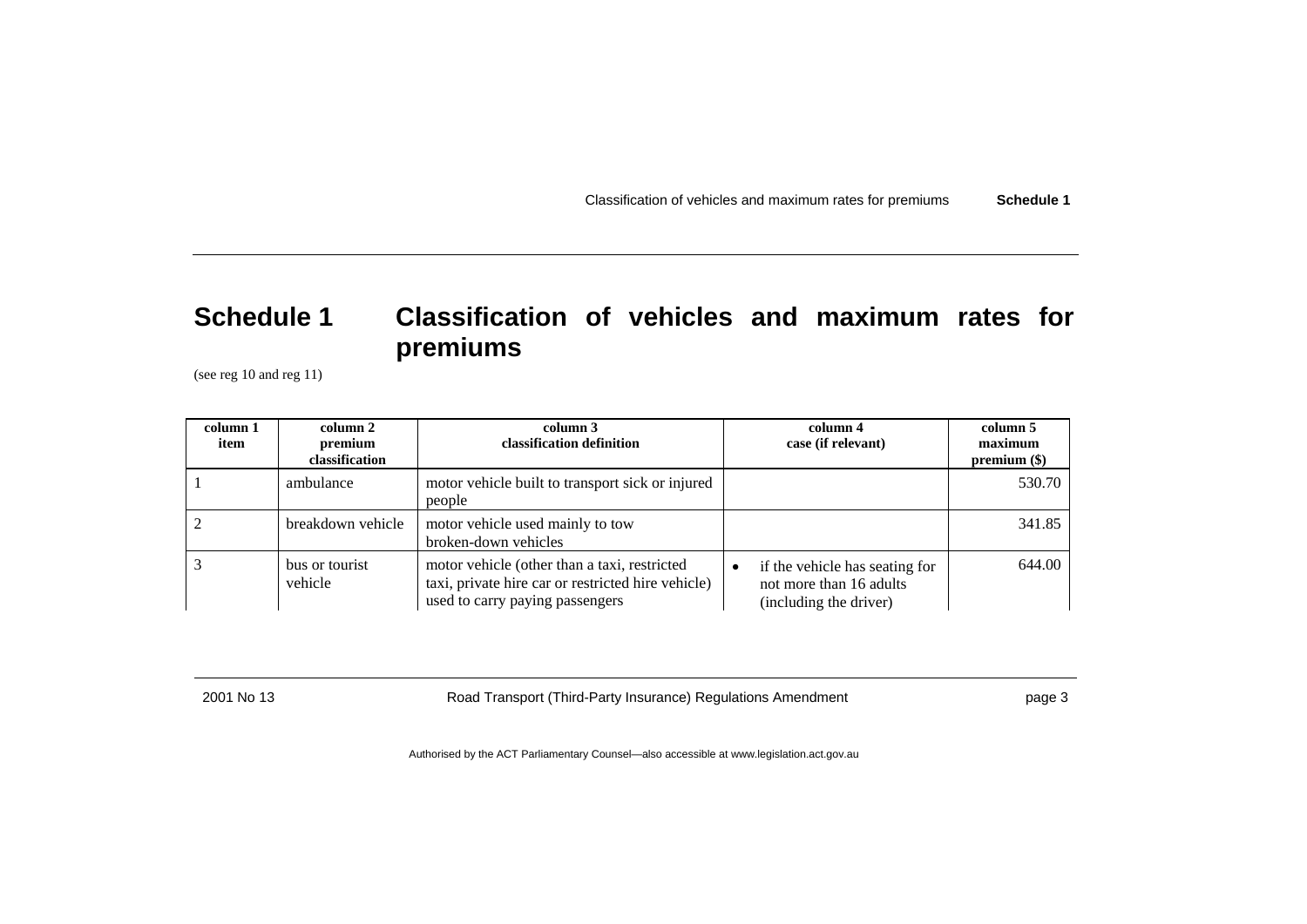#### **Schedule 1**Classification of vehicles and maximum rates for premiums

| column 1<br>item | column 2<br>premium<br>classification | column 3<br>classification definition                                                                                                                                                                                         |           | column 4<br>case (if relevant)                                                  | column 5<br>maximum<br>$premium (\$)$ |
|------------------|---------------------------------------|-------------------------------------------------------------------------------------------------------------------------------------------------------------------------------------------------------------------------------|-----------|---------------------------------------------------------------------------------|---------------------------------------|
|                  |                                       |                                                                                                                                                                                                                               | $\bullet$ | if the vehicle has seating for<br>more than 16 adults<br>(including the driver) | 1 701.40                              |
| 4                | drive-yourself<br>vehicle             | motor vehicle let for hire (other than under a<br>lease or hire-purchase agreement)                                                                                                                                           |           |                                                                                 | 2 2 6 7 . 9 0                         |
| 5                | fire fighting vehicle                 | motor vehicle used solely for firefighting                                                                                                                                                                                    |           |                                                                                 | 474.05                                |
| 6                | goods vehicle                         | motor vehicle built mainly to carry goods<br>(other than a primary producer's goods)<br>vehicle)                                                                                                                              | $\bullet$ | if the unladen weight<br>is not over 975kg                                      | 379.65                                |
|                  |                                       |                                                                                                                                                                                                                               | $\bullet$ | if the unladen weight<br>is over 975kg<br>but not over 2t                       | 549.55                                |
|                  |                                       |                                                                                                                                                                                                                               | $\bullet$ | if the unladen weight<br>is over 2t                                             | 1 361.50                              |
| $\overline{7}$   | historic vehicle                      | motor vehicle (other than a veteran vehicle or<br>vintage vehicle) built not less than 30 years<br>before the day of issue of a third-party policy<br>for the vehicle and registered concessionally<br>as an historic vehicle |           |                                                                                 | 39.75                                 |

page 4 Road Transport (Third-Party Insurance) Regulations Amendment 2001 No 13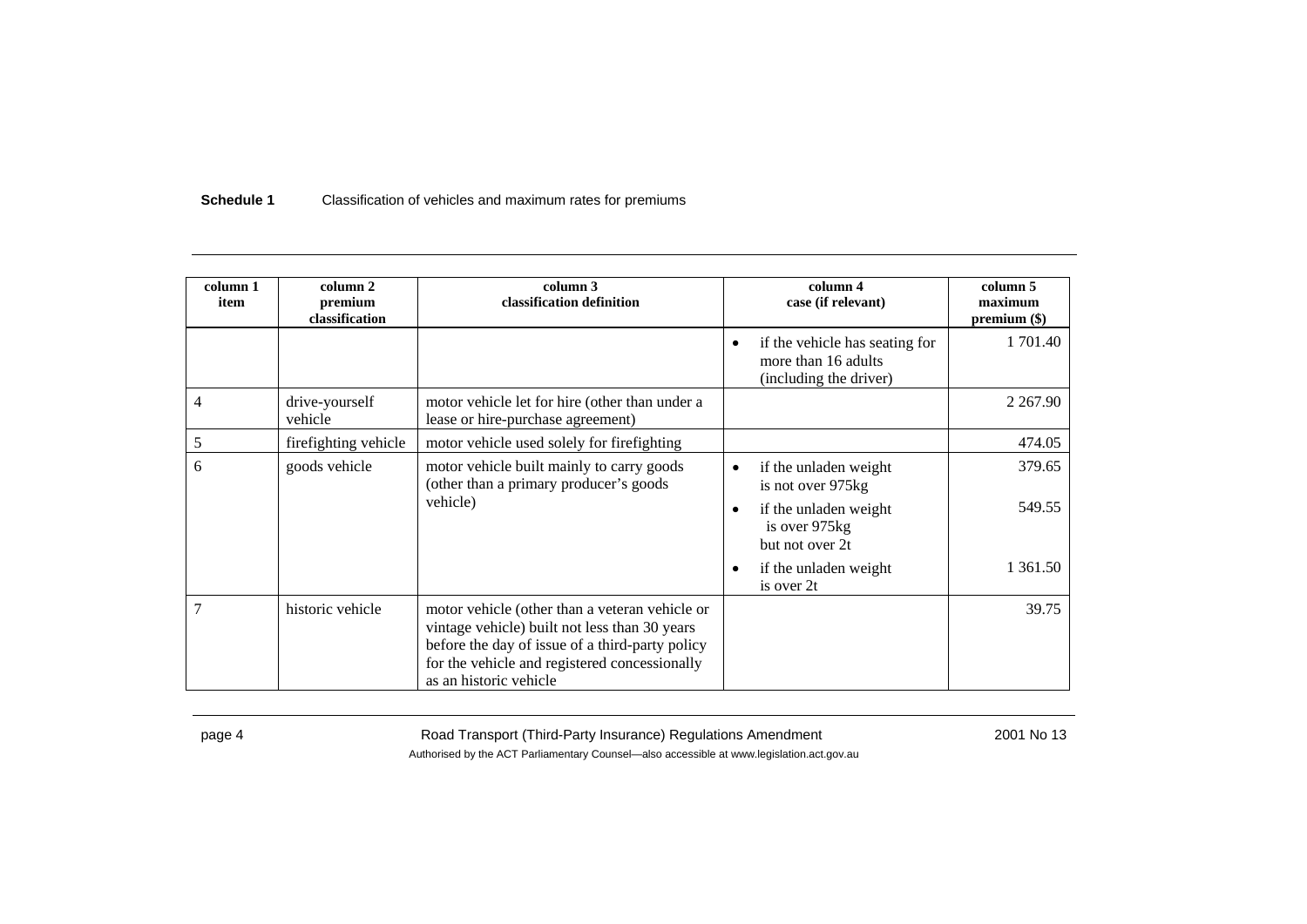Classification of vehicles and maximum rates for premiums **Schedule 1**

| column 1<br>item | column 2<br>premium<br>classification | column 3<br>classification definition                                                | column 4<br>case (if relevant) | column 5<br>maximum<br>$premium (\$)$ |
|------------------|---------------------------------------|--------------------------------------------------------------------------------------|--------------------------------|---------------------------------------|
|                  | miscellaneous<br>vehicle              | tractor (other than a primary producer's<br>tractor) or implement                    |                                | 644.00                                |
|                  | mobile crane                          | motor vehicle built mainly as a crane (other<br>than a breakdown vehicle or tractor) |                                | 681.75                                |

2001 No 13 Road Transport (Third-Party Insurance) Regulations Amendment page 5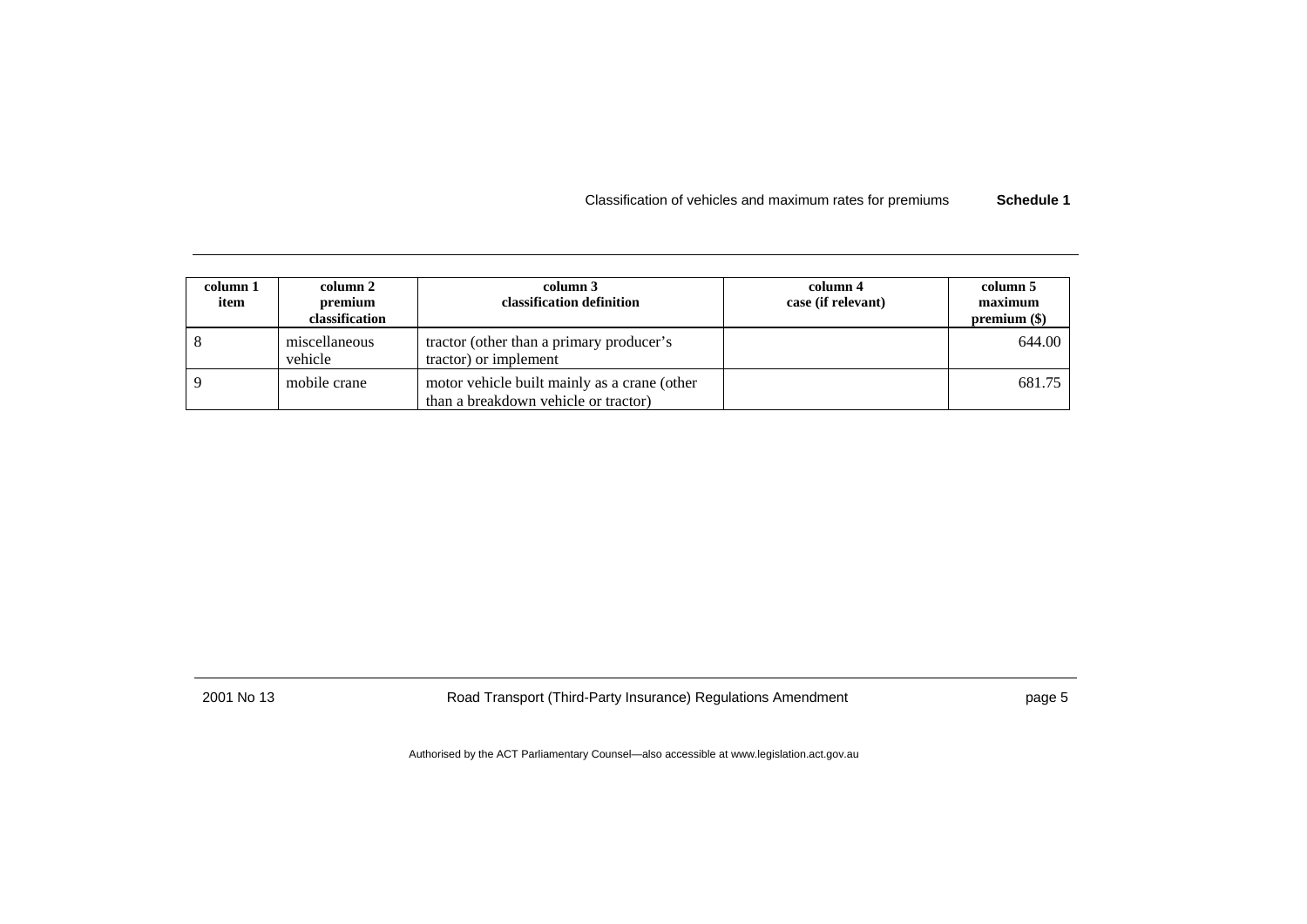#### **Schedule 1**Classification of vehicles and maximum rates for premiums

| column 1<br>item | column 2<br>premium<br>classification | column 3<br>classification definition                                                                                                                                               | column 4<br>case (if relevant)                                             | column 5<br>maximum<br>$premium (\$)$ |
|------------------|---------------------------------------|-------------------------------------------------------------------------------------------------------------------------------------------------------------------------------------|----------------------------------------------------------------------------|---------------------------------------|
| 10               | motorcycle                            | motorbike or motortrike                                                                                                                                                             | if the engine capacity<br>$\bullet$<br>is not over 300mL                   | 96.40                                 |
|                  |                                       |                                                                                                                                                                                     | if the engine capacity<br>$\bullet$<br>is over 300mL<br>but not over 600mL | 379.65                                |
|                  |                                       |                                                                                                                                                                                     | if the engine capacity<br>$\bullet$<br>is over 600mL                       | 304.10                                |
| 11               | passenger vehicle                     | motor vehicle built mainly to carry people<br>(other than an ambulance, bus or tourist<br>vehicle, drive-yourself vehicle, motorcycle,<br>police vehicle, private hire car or taxi) |                                                                            | 379.65                                |
| 12               | police vehicle                        | motor vehicle driven, or intended to be driven,<br>by a police officer in the course of his or her<br>duty                                                                          |                                                                            | 1 0 5 9 . 4 0                         |
| 13               | primary producer's<br>goods vehicle   | goods vehicle used by a primary producer in<br>connection with his or her operations as a<br>primary producer                                                                       | if the unladen weight<br>$\bullet$<br>is not over 2t                       | 304.10                                |
|                  |                                       |                                                                                                                                                                                     | if the unladen weight<br>$\bullet$<br>is over 2t                           | 171.90                                |

page 6 **Road Transport (Third-Party Insurance) Regulations Amendment** 2001 No 13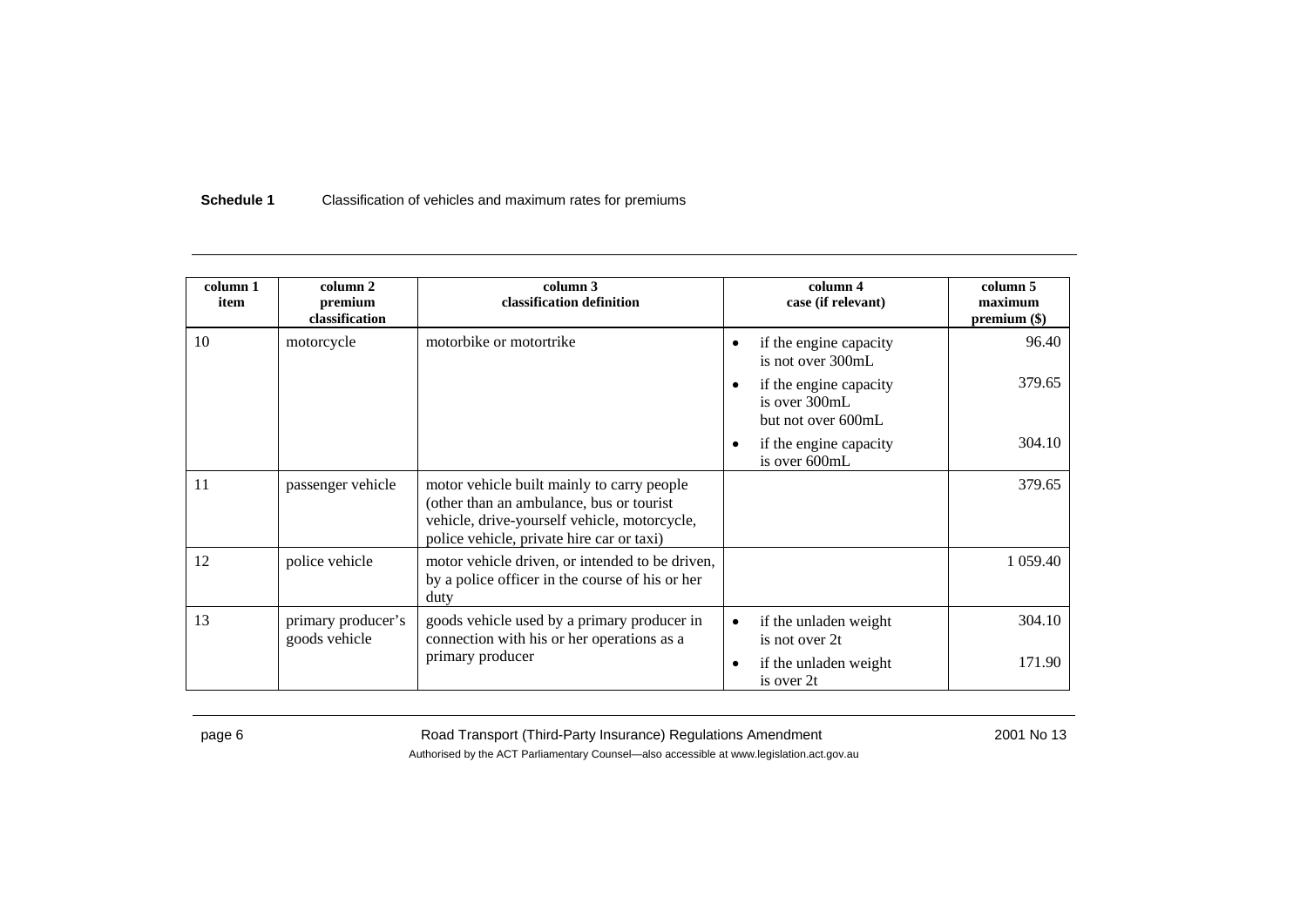Classification of vehicles and maximum rates for premiums **Schedule 1**

| column 1<br>item | column 2<br>premium<br>classification | column 3<br>classification definition                                                                   | column 4<br>case (if relevant) | column 5<br>maximum<br>$premium (\$)$ |
|------------------|---------------------------------------|---------------------------------------------------------------------------------------------------------|--------------------------------|---------------------------------------|
| 14               | primary producer's<br>tractor         | tractor used by a primary producer in<br>connection with his or her operations as a<br>primary producer |                                | 228.55                                |
| 15               | private hire car                      | motor vehicle licensed (or intended to be<br>licensed) as a private hire car                            |                                | 1 890.25                              |
| 16               | taxi                                  | motor vehicle licensed (or intended to be<br>licensed) as a taxi or restricted taxi                     |                                | 6 044.40                              |
| 17               | trader's plates                       |                                                                                                         |                                | 58.60                                 |
| 18               | trailer                               | vehicle built to be towed by a motor vehicle                                                            |                                | nil                                   |
| 19               | undertaker's<br>vehicle               | motor vehicle used solely as an undertaker's<br>hearse                                                  |                                | 190.80                                |
| 20               | veteran vehicle                       | motor vehicle built before 1919                                                                         |                                | 39.75                                 |
| 21               | vintage vehicle                       | motor vehicle built after 1918 and before<br>1931                                                       |                                | 39.75                                 |

2001 No 13 Road Transport (Third-Party Insurance) Regulations Amendment page 7